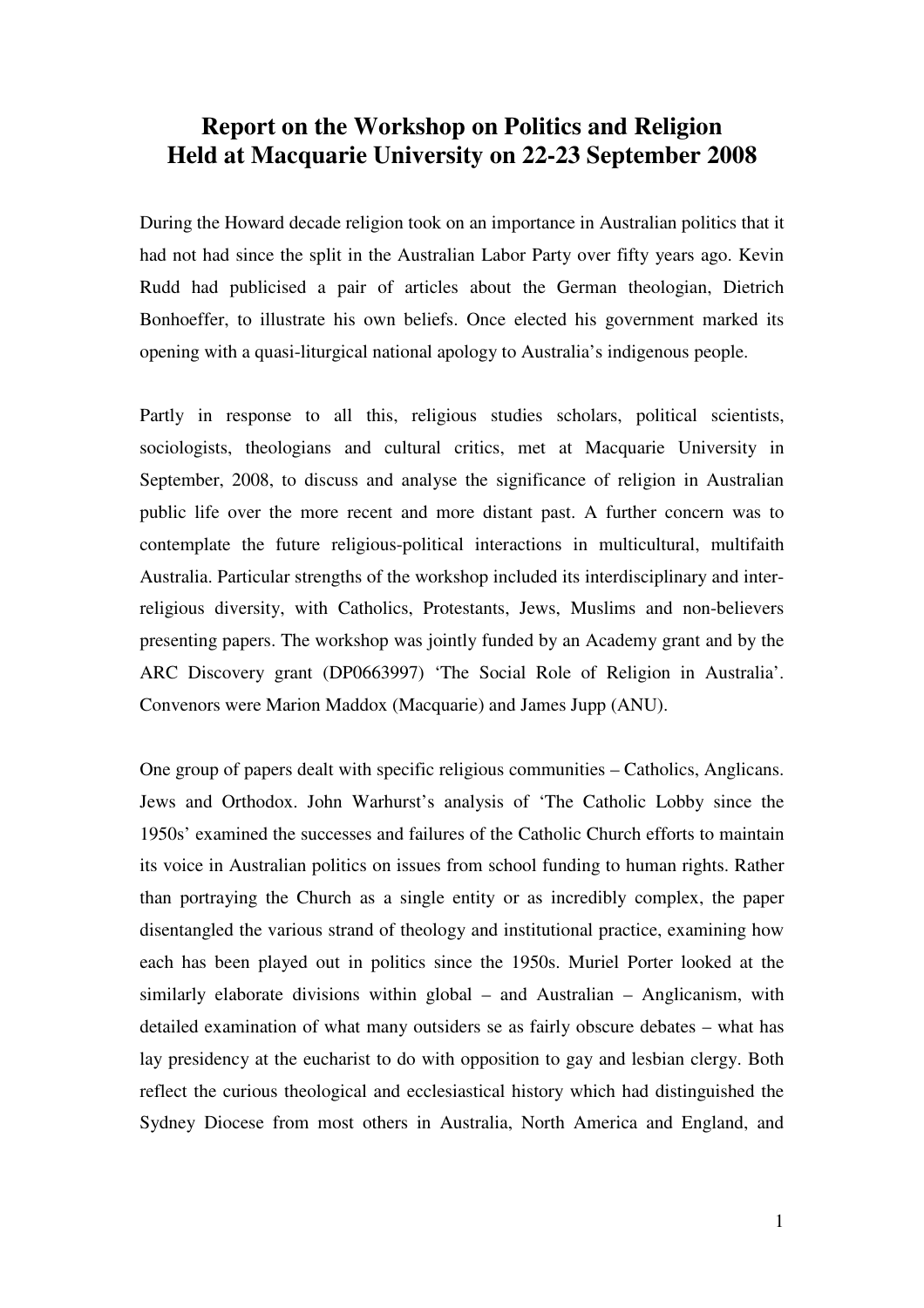created an unlikely alliance between Sydney and some of the world's poorest Anglicans.

Dealing with perhaps less familiar faiths, Suzanne Rutland and Colin Tatz both considered the Australian Jewish community, with Tatz paying particular attention to he often-noted involvement of some Jewish experts in opposing racial discrimination and prejudice – while disagreeing with the significance sometimes read into this phenomenon. James Jupp gave a seldom-heard insight into the half million Orthodox Christians of Australia, through the internal and external experience of the Serbian Orthodox diaspora and the complexities of its role in post-Communist politics.

Another group of papers dealt with religious diversity in multicultural, multifaith Australia. Andrew Markus examined the social cohesion surveys conducted at Monash University with the support of the Scanlon Foundation, with a special emphasis on diverse values and attitudes as a possible threat to stability. Andrew Jakubowicz explored the media's treatment of religious and cultural diversity. It would be hard to think of a more telling case study of media treatment of religion than the long-running 'Catch the Fire' case between two Asian Pentecostal pastors and three Muslim coverts, which tested Victoria's new religious vilification law. Hanifa Deen, in the midst of releasing her book on the case (*The Jihad Seminar*, University of WA Press, 2008), asked what the various sides hoped to gain from the marathon, and concluded that from the Muslim side it had little to do with religion, while from the pastors' side every extra day before the tribunal meant another day using the media to spread their version of the truth.

A further three papers considered the relationship between religion and the state from various perspectives. Holly Randell-Moon, having just completed her PhD on religion in Australian politics, examined Australian state-religion relationships through the lens of the Constitutional section 116,which prevents the Commonwealth from making any law for establishing a religion or imposing a religious test for office. Marion Maddox recalled several recent controversies about the place of religious ideas in political debate. She proposed that, rather than trying to exclude religion from the public sphere, we should treat it as part of the legitimate matter of public debate. Religion would become part of public discourse in the same way as economic, sociological or political arguments which influence public policies affecting us all.